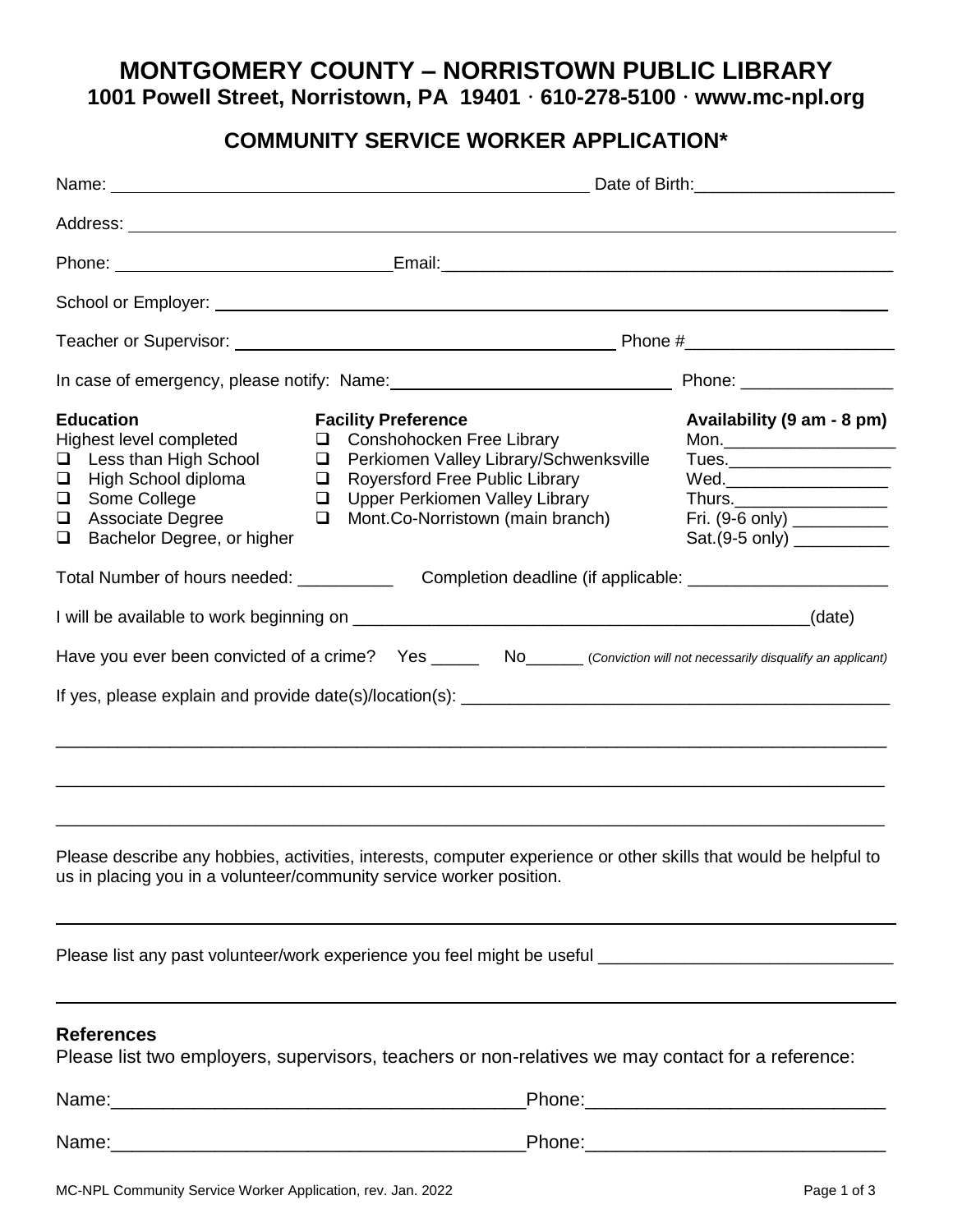### **Background Checks**

Volunteers who are 18 years of age or older must obtain the following background checks, with the understanding that any volunteer opportunities are contingent upon the results of these background checks:

- PA State Police Criminal History Clearance
- PA Child Abuse History Clearance
- FBI Clearance

MC-NPL will provide further information explaining how to obtain these background checks once this completed application is submitted.

#### **Certification**

I certify that the answers contained in this application are true and complete to the best of my knowledge. I understand that, as a community service worker/volunteer, I will be assigned to perform whatever duties the library considers most necessary and helpful to its operation. I also understand that my work will be reviewed and, at any time, the library may terminate my services.

I understand that activities are voluntary and I am participating at my own risk.

By signing this application, I agree to abide by the policies of the Montgomery County-Norristown Public Library, and the Guidelines for Volunteers, which are set forth on page 3 of this application.

I agree to keep confidential all library user information or library records I may encounter.

| (Required for applicants under age 18) | Date: _________________________ |
|----------------------------------------|---------------------------------|
|                                        |                                 |
|                                        |                                 |

*Please return the first two pages of this application and keep the third page for your reference. If your application is accepted, the library will reach out with further information.*

*Thank you for your interest in helping our library!*